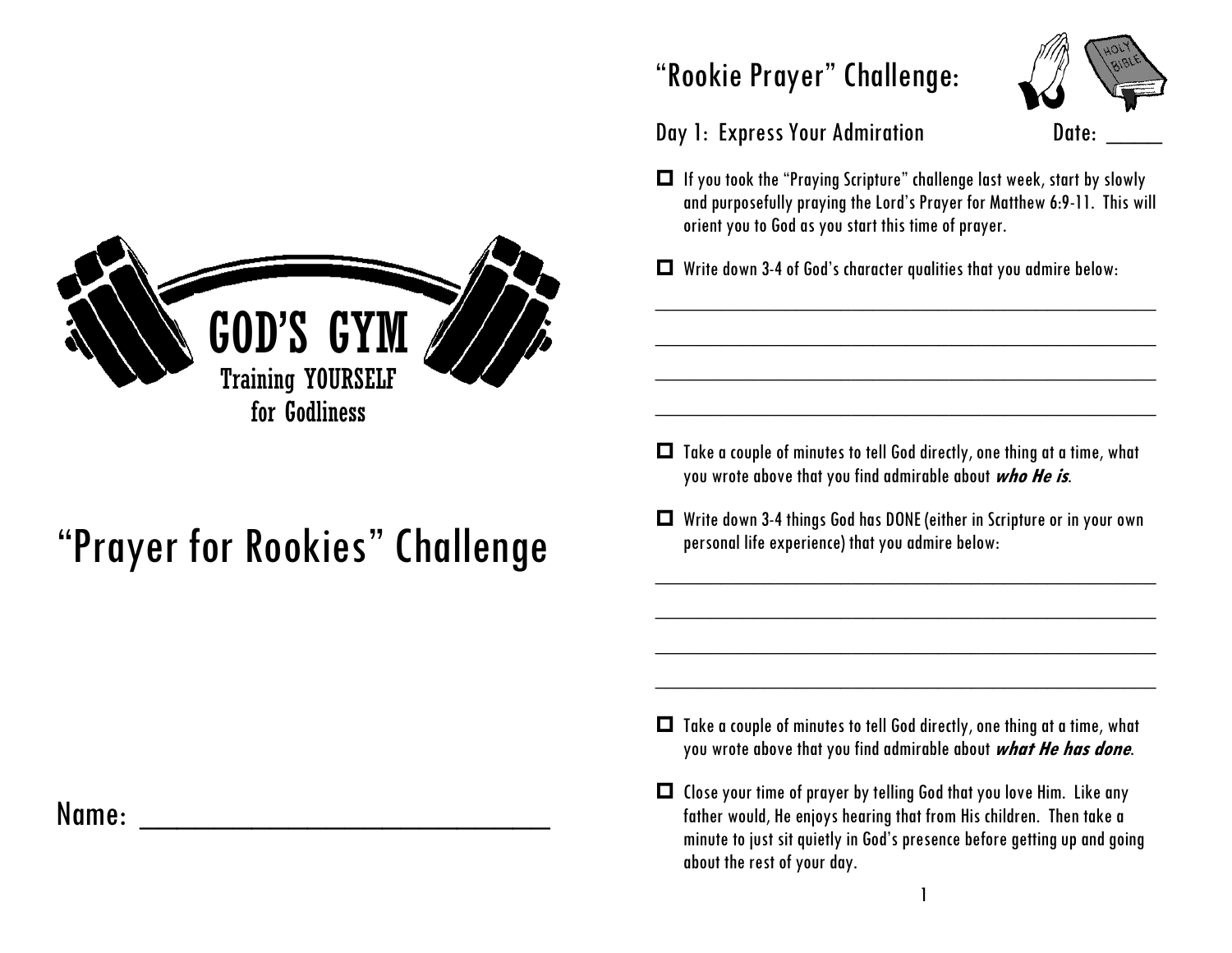# "Rookie Prayer" Challenge:



Day 2: Tune Your Heart to God's Frequency Date:

- Start by slowly and purposefully praying the Lord's Prayer for Matthew 6:9-11. This will orient you to God as you start this time of prayer.
- $\Box$  Pick just 1 of the character qualities and 1 of the actions that you wrote down yesterday that cause you to admire God, and tell Him again how much you admire Him for those things.
- Write down 3-4 things below that you KNOW God wants to see happen in your world. You can be as general or specific as you like.

 $\overline{\phantom{a}}$  , and the contract of the contract of the contract of the contract of the contract of the contract of the contract of the contract of the contract of the contract of the contract of the contract of the contrac

 $\overline{\phantom{a}}$  , and the contract of the contract of the contract of the contract of the contract of the contract of the contract of the contract of the contract of the contract of the contract of the contract of the contrac

 $\overline{\phantom{a}}$  , and the contract of the contract of the contract of the contract of the contract of the contract of the contract of the contract of the contract of the contract of the contract of the contract of the contrac

 $\overline{\phantom{a}}$  , which is a set of the set of the set of the set of the set of the set of the set of the set of the set of the set of the set of the set of the set of the set of the set of the set of the set of the set of th

### "Rookie Prayer" Challenge:



Day 3: Enlist God's Help, Pt. 1 Date:

- Start by slowly and purposefully praying the Lord's Prayer for Matthew 6:9-11. This will orient you to God as you start this time of prayer.
- Express your admiration to God for 1 quality and 1 action from Day 1.
- $\Box$  Tune your heart to God's by expressing your willingness to be used by Him to accomplish His will. Ask for wisdom, courage, and endurance.

\_\_\_\_\_\_\_\_\_\_\_\_\_\_\_\_\_\_\_\_\_\_\_\_\_\_\_\_\_\_\_\_\_\_\_\_\_\_\_\_\_\_\_\_\_\_

\_\_\_\_\_\_\_\_\_\_\_\_\_\_\_\_\_\_\_\_\_\_\_\_\_\_\_\_\_\_\_\_\_\_\_\_\_\_\_\_\_\_\_\_\_\_

\_\_\_\_\_\_\_\_\_\_\_\_\_\_\_\_\_\_\_\_\_\_\_\_\_\_\_\_\_\_\_\_\_\_\_\_\_\_\_\_\_\_\_\_\_\_

Make a list of 2-3 things you need from God TODAY (for yourself):

Make a list of 2-3 things you need God to do TODAY to help loved ones:

\_\_\_\_\_\_\_\_\_\_\_\_\_\_\_\_\_\_\_\_\_\_\_\_\_\_\_\_\_\_\_\_\_\_\_\_\_\_\_\_\_\_\_\_\_\_

\_\_\_\_\_\_\_\_\_\_\_\_\_\_\_\_\_\_\_\_\_\_\_\_\_\_\_\_\_\_\_\_\_\_\_\_\_\_\_\_\_\_\_\_\_\_

\_\_\_\_\_\_\_\_\_\_\_\_\_\_\_\_\_\_\_\_\_\_\_\_\_\_\_\_\_\_\_\_\_\_\_\_\_\_\_\_\_\_\_\_\_\_

- $\Box$  Take a couple of minutes and ask that God would take action to make each of those things happen TODAY, however He sees fit.
- $\Box$  Go back over each of those things, this time expressing to God that you are willing to be used by Him to bring those things about. Ask for wisdom to know what to do, the courage to do it, and the endurance to finish it.
- Close your prayer time again by telling God that you love Him. If you feel moved in your spirit to add anything unplanned to this, great. If not, just sit quietly in God's presence for a minute before getting up and going about the rest of your day.
- $\Box$  Take a couple of minutes and specifically ask God to give you enough of the things written above to do TODAY what He calls you to do.
- $\Box$  Reflect quietly on any sin that has come between you and God over the last 24 hours. Specifically ask Him to forgive you for those offenses, without making any excuses or avoiding responsibility for your actions.
- Close your prayer time again by telling God that you love Him. If you feel moved in your spirit to add anything unplanned to this, great. If not, just sit quietly in God's presence for a minute before getting up and going about the rest of your day.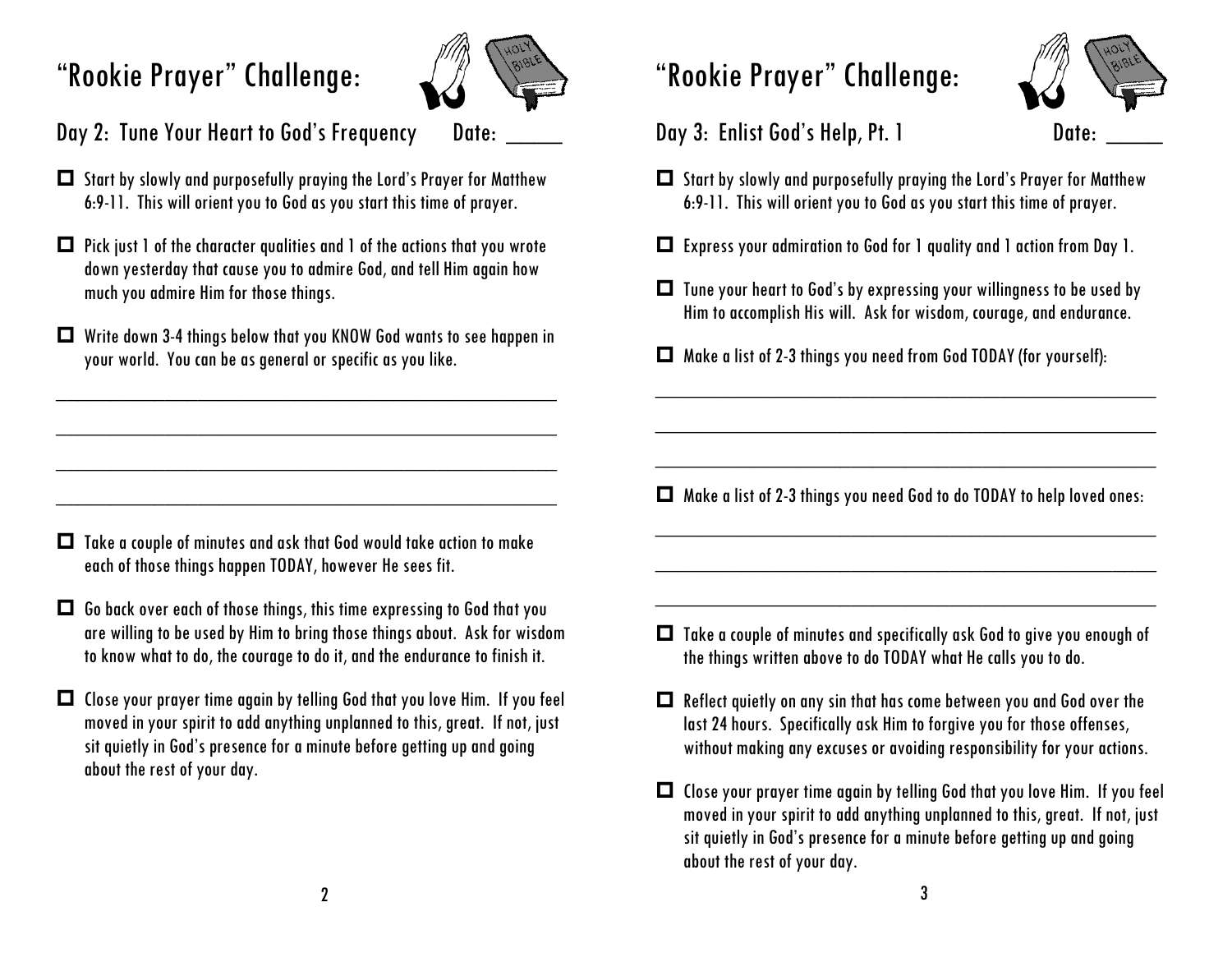# "Rookie Prayer" Challenge:



- Day 4: Enlist God's Help, Pt. 2 Date:
- Start by slowly and purposefully praying the Lord's Prayer for Matthew 6:9-11. This will orient you to God as you start this time of prayer.
- Express your admiration to God for 1 quality and 1 action from Day 1.
- $\Box$  Tune your heart to God's by expressing your willingness to be used by Him to accomplish His will. Ask for wisdom, courage, and endurance.
- Ask God for His help with 1 need for yourself and 1 need for a loved one.

 $\overline{\phantom{a}}$  , which is a set of the set of the set of the set of the set of the set of the set of the set of the set of the set of the set of the set of the set of the set of the set of the set of the set of the set of th

 $\overline{\phantom{a}}$  , which is a set of the set of the set of the set of the set of the set of the set of the set of the set of the set of the set of the set of the set of the set of the set of the set of the set of the set of th

 $\overline{\phantom{a}}$  , and the contract of the contract of the contract of the contract of the contract of the contract of the contract of the contract of the contract of the contract of the contract of the contract of the contrac

 $\Box$  Make a list of 2-3 difficult decisions you need to make in the future:

- Ask God for His guidance in each specific decision that you wrote down above, that He would help you to make a wise decision that would spare you (and those that you love) unnecessary pain and suffering.
- $\Box$  Make a list of 2-3 potential temptations that could arise in the next day:

 $\overline{\phantom{a}}$  , which is a set of the set of the set of the set of the set of the set of the set of the set of the set of the set of the set of the set of the set of the set of the set of the set of the set of the set of th

 $\overline{\phantom{a}}$  , which is a set of the set of the set of the set of the set of the set of the set of the set of the set of the set of the set of the set of the set of the set of the set of the set of the set of the set of th

 $\overline{\phantom{a}}$  , which is a set of the set of the set of the set of the set of the set of the set of the set of the set of the set of the set of the set of the set of the set of the set of the set of the set of the set of th

- Specifically ask God for protection from each potential temptation from the Evil One and that none of his plans for your life will come to pass.
- $\Box$  Tell God that you love Him. Add anything spontaneous that you like. Sit quietly with the Lord for a minute, then get on with the rest of your day.

#### "Rookie Prayer" Challenge:



#### Day 5: Enlist God's Help, Pt. 3 Date:

- Start by slowly and purposefully praying the Lord's Prayer for Matthew 6:9-11. This will orient you to God as you start this time of prayer.
- Express your admiration to God for 1 quality and 1 action from Day 1.
- $\Box$  Tune your heart to God's by expressing your willingness to be used by Him to accomplish His will. Ask for wisdom, courage, and endurance.
- Ask God for His help with 1 need for yourself and 1 need for a loved one.
- Ask God for His guidance with 1 difficult decision you have to make today.
- Ask God to protect you from 1 temptation you may face today.
- Make a list of 3-4 things for which you are THANKFUL to God today:

\_\_\_\_\_\_\_\_\_\_\_\_\_\_\_\_\_\_\_\_\_\_\_\_\_\_\_\_\_\_\_\_\_\_\_\_\_\_\_\_\_\_\_\_\_\_

\_\_\_\_\_\_\_\_\_\_\_\_\_\_\_\_\_\_\_\_\_\_\_\_\_\_\_\_\_\_\_\_\_\_\_\_\_\_\_\_\_\_\_\_\_\_

\_\_\_\_\_\_\_\_\_\_\_\_\_\_\_\_\_\_\_\_\_\_\_\_\_\_\_\_\_\_\_\_\_\_\_\_\_\_\_\_\_\_\_\_\_\_

\_\_\_\_\_\_\_\_\_\_\_\_\_\_\_\_\_\_\_\_\_\_\_\_\_\_\_\_\_\_\_\_\_\_\_\_\_\_\_\_\_\_\_\_\_\_

- $\Box$  Take time to thank God for each of the things on your list above, being careful to tell Him WHY you are thankful for it.
- $\Box$  Tell God that you love Him. Add anything spontaneous that you like. When you are done, sit quietly with the Lord for a minute, then get on with the rest of your day.